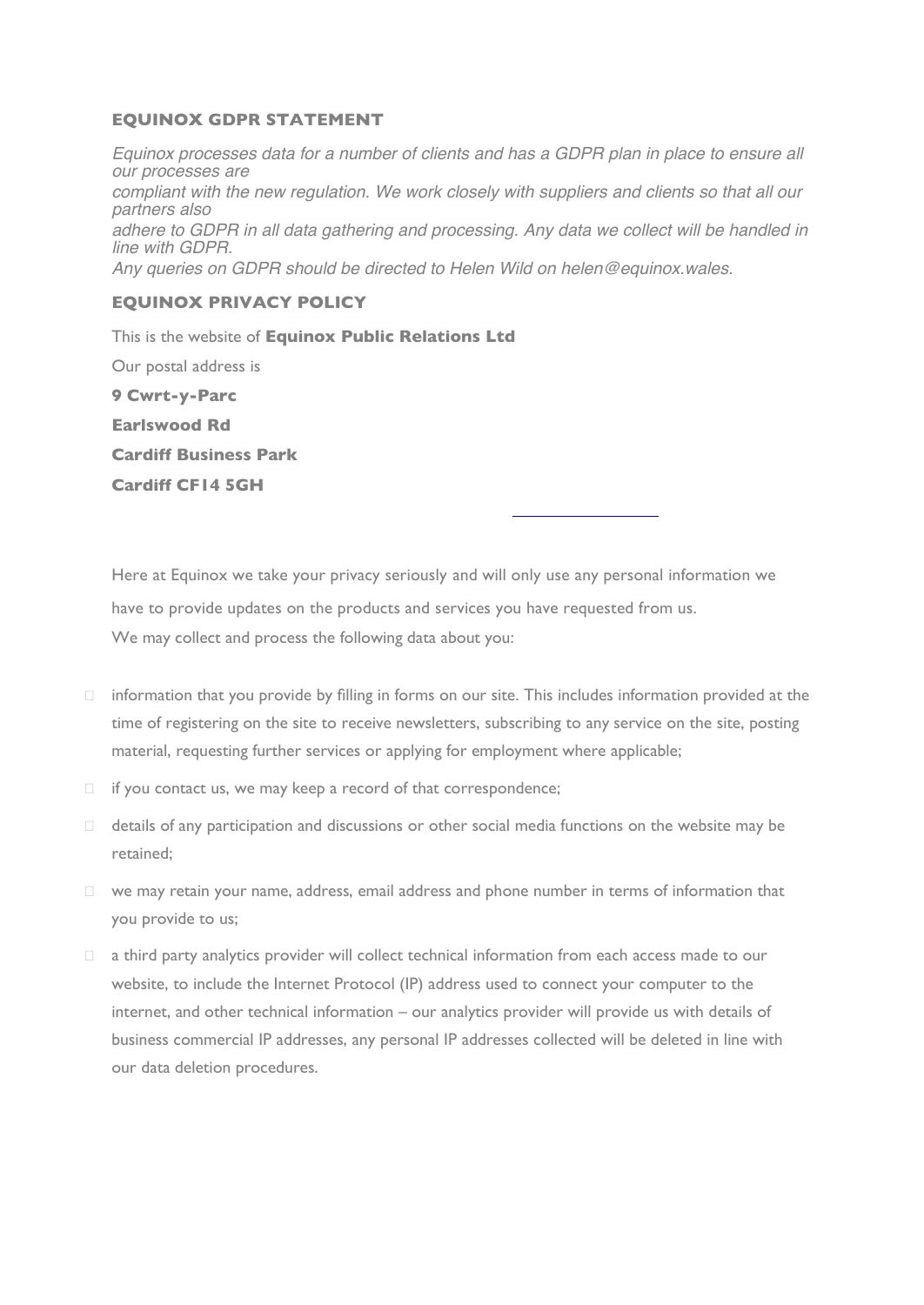## **COOKIES**

Our website uses cookies to distinguish you from other users of our website. This helps us to provide you with a good experience when you browse our website and also allows us to improve our site.

## **USES MADE OF THE INFORMATION**

We may use information held about you in the following ways:

Information you give to us. We will use this information:

- □ to carry out our obligations arising from any contracts entered into between you and us and to provide you with the information, products and services that you request from us;
- $\Box$  to provide you with information about other products and services we offer that are similar to those that you have already enquired about where you have consented to be contacted for such purpose;
- $\Box$  to notify you about changes to our service;
- $\Box$  to ensure that content from our site is presented in the most effective manner for you and for your computer;
- $\Box$  to allow you to participate in interactive features of our website when you chose to do so as these are developed;
- $\Box$  where applicable to process applications for employment with us.

Information we collect about you. We will use this information:

- $\Box$  to administer our site and for internal operations, including troubleshooting, data analysis, testing, research, statistical and survey purposes;
- $\Box$  to improve our site to ensure that content is presented in the most effective manner for you and for your computer;
- $\Box$  to allow you to participate in interactive features of our service, when you choose to do so;
- $\Box$  as part of our efforts to keep our site safe and secure;
- $\Box$  to measure or understand the effectiveness of advertising we serve to you and others, and to deliver relevant advertising to you, only where you have opted to receive marketing communication;
- $\Box$  to make suggestions and recommendations to you and other users of our site about goods or services that may interest you or them.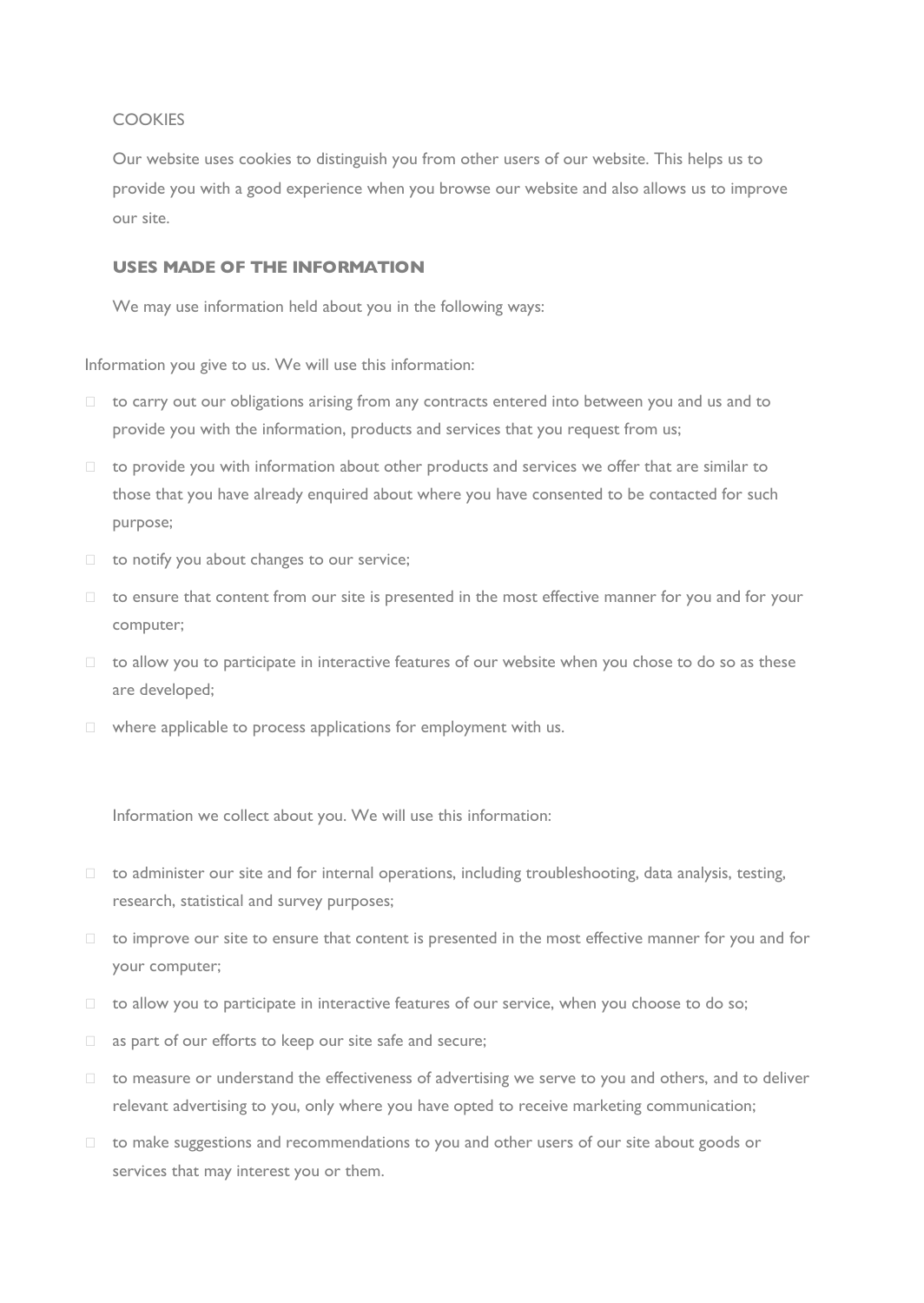$\Box$  Information we receive from other sources. We will combine this information with information you give to us and information we collect about you. We will use this information and the combined information for the purposes set out above (depending on the types of information we receive).

### **DISCLOSURE OF YOUR INFORMATION**

You agree that we have the right to share your personal information with:

- $\Box$  any member of our company where it is relevant to the delivery of a product or service we may provide you with. Selected third parties including:
- $\square$  business partners, suppliers and sub-contractors for the performance of any contract we enter into with you;
- $\Box$  analytics and search engine providers that assist us in the improvement and optimisation of our site.
- We will disclose your personal information to third parties:
- $\Box$  In the event that we sell or buy any business or assets, in which case we will disclose your personal data to the buyer of such business or assets.
- $\Box$  If Equinox or substantially all of its assets are acquired by a third party, in which case personal data held by it about its customers will be one of the transferred assets.
- $\Box$  If we are under a duty to disclose or share your personal data in order to comply with any legal obligation,

#### **WHERE WE STORE YOUR PERSONAL DATA**

The technical data that our website collects from you will be transferred to, and stored at, a destination on the servers of a third-party provider who hosts our website, Krystal.co.uk. Their servers are based in the UK. All data on the Equinox servers are backed up daily and the information captured does not allow Clunk-Click, our back-up provider to identify you and is not provided to us. All data is encrypted and password protected.

Information that we receive via completed contact forms is stored securely on our own secure servers or in the case of job applications on our secure, restricted access files on the server. By submitting your personal data, you agree to this transfer, storing or processing. We will take all steps reasonably necessary to ensure that your data is treated securely and in accordance with GDPR and this privacy policy.

All information you provide to us is stored on our secure servers.